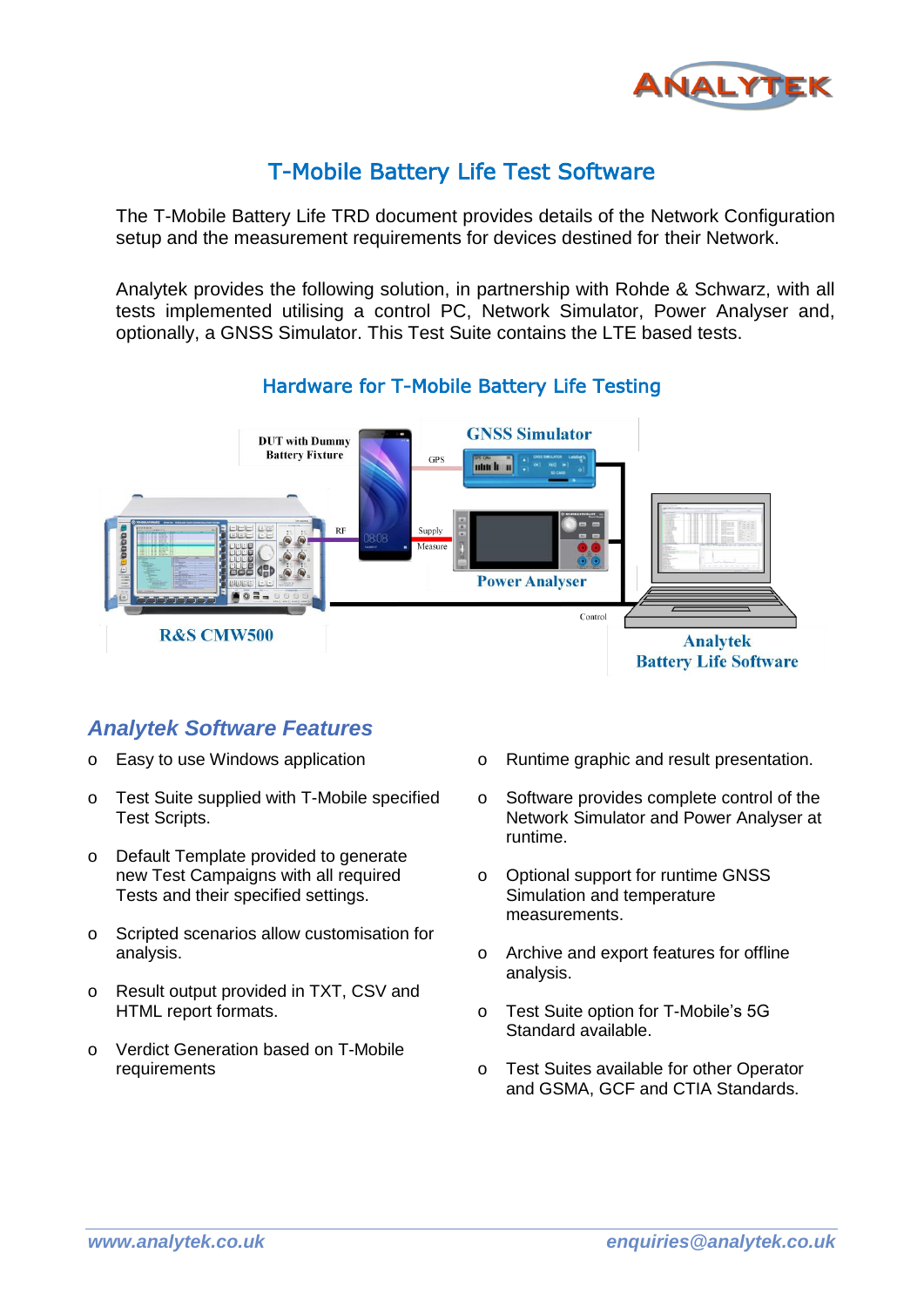#### *Current Drain Measurement Software*

| File Test Settings View Tools Help                                                                                                                                                                                                                                                                                                                                                                                                                                                                                                                                                                                   |            |                                   |                                          |                        |                                                                                                                                                                                                                                                  |                  |                        |         |                                                                                                                   |                           |                                                                |                                  |           |
|----------------------------------------------------------------------------------------------------------------------------------------------------------------------------------------------------------------------------------------------------------------------------------------------------------------------------------------------------------------------------------------------------------------------------------------------------------------------------------------------------------------------------------------------------------------------------------------------------------------------|------------|-----------------------------------|------------------------------------------|------------------------|--------------------------------------------------------------------------------------------------------------------------------------------------------------------------------------------------------------------------------------------------|------------------|------------------------|---------|-------------------------------------------------------------------------------------------------------------------|---------------------------|----------------------------------------------------------------|----------------------------------|-----------|
| <b>D S B - - - - - 7 - - 0 B B - 1 2 6 X</b>                                                                                                                                                                                                                                                                                                                                                                                                                                                                                                                                                                         |            |                                   |                                          |                        |                                                                                                                                                                                                                                                  |                  |                        |         |                                                                                                                   |                           |                                                                |                                  |           |
| <b>Test Status</b>                                                                                                                                                                                                                                                                                                                                                                                                                                                                                                                                                                                                   |            |                                   |                                          |                        |                                                                                                                                                                                                                                                  |                  |                        |         |                                                                                                                   |                           |                                                                |                                  |           |
|                                                                                                                                                                                                                                                                                                                                                                                                                                                                                                                                                                                                                      |            |                                   |                                          |                        | State: Complete                                                                                                                                                                                                                                  |                  |                        |         | Elapsed: ------                                                                                                   |                           |                                                                | Remaining: -- Index              |           |
| Test Campaign - LTE Test Campaign 1.CDC                                                                                                                                                                                                                                                                                                                                                                                                                                                                                                                                                                              |            |                                   |                                          |                        |                                                                                                                                                                                                                                                  |                  |                        |         |                                                                                                                   |                           |                                                                |                                  |           |
| <b>Test Script</b>                                                                                                                                                                                                                                                                                                                                                                                                                                                                                                                                                                                                   | RAT        | Band Band                         | UL-Power Scenario                        | Time (s)               | Results Settings   Automation   Network   Runs   Notes                                                                                                                                                                                           |                  |                        |         |                                                                                                                   |                           |                                                                |                                  |           |
| 3.2.3 Low battery indication (MTRREQ-5826)                                                                                                                                                                                                                                                                                                                                                                                                                                                                                                                                                                           | LTE        | 10MHz<br>$\sim$                   | 0.00 dBm MIMO                            | Default                | 0 Suite Def., Manual                                                                                                                                                                                                                             |                  | Demo                   |         |                                                                                                                   |                           |                                                                |                                  |           |
| 3.2.9 SMS Reception (MTRREQ-174501)                                                                                                                                                                                                                                                                                                                                                                                                                                                                                                                                                                                  | LTE        | 10MHz<br>5                        | 0.00 dBm MIMO                            | Default                | 0 Suite Def., Manual                                                                                                                                                                                                                             |                  | Demo                   |         |                                                                                                                   |                           |                                                                |                                  |           |
| 3.2.10 Email Reception (MTRREQ-174502)                                                                                                                                                                                                                                                                                                                                                                                                                                                                                                                                                                               | <b>LTE</b> | 10MHz<br>$\sim$                   | 0.00 dBm MIMO                            | Default                | 0 Suite Def Manual                                                                                                                                                                                                                               |                  | Demo                   |         |                                                                                                                   |                           |                                                                |                                  |           |
| 3.2.11 Call Email and SMS Notifications IMTRREQ-174503)                                                                                                                                                                                                                                                                                                                                                                                                                                                                                                                                                              | LTE        | 10MHz<br>$\sim$                   | $0.00$ dBm<br>MIMO                       | Default                | 0 Suite Def., Manual                                                                                                                                                                                                                             |                  | Demo                   |         |                                                                                                                   |                           |                                                                |                                  |           |
| 3.2.13 Display timeout (MTRREQ-386101)                                                                                                                                                                                                                                                                                                                                                                                                                                                                                                                                                                               | LTE        | 10MHz<br>$\sim$                   | $0.00$ dBm<br>MIMO                       | Default                | 0 Suite Def Manual                                                                                                                                                                                                                               |                  | Demo                   |         |                                                                                                                   |                           |                                                                |                                  |           |
| 3.5.1 LTE Standby (MTRREQ-5814)                                                                                                                                                                                                                                                                                                                                                                                                                                                                                                                                                                                      | LTE        | 5<br>10MHz                        | $0.00$ dBm<br>MIMO                       | 1800                   | 0 Suite Def                                                                                                                                                                                                                                      | Manual           | Simulator              |         |                                                                                                                   |                           |                                                                |                                  |           |
| 3.5.2 LTE download (MTRREQ-5815)                                                                                                                                                                                                                                                                                                                                                                                                                                                                                                                                                                                     | LTE        | 10MHz<br>10MHz                    | $0.00$ dBm<br>MIMO<br>MIMO               | 600<br>600             | 0 Suite Def                                                                                                                                                                                                                                      | Manual<br>Manual | Simulator              |         |                                                                                                                   | <b>Runtime Parameters</b> |                                                                |                                  |           |
| 3.5.3 VolTE Talk Time (MTRREQ-5816)<br>3.5.4 LTE Browsing (MTRREQ-110003)                                                                                                                                                                                                                                                                                                                                                                                                                                                                                                                                            | LTE<br>LTE | s.<br>10MHz<br>-5                 | $0.00$ dBm<br>$0.00$ dfm<br>5,619,677    | 100                    | 1 Custom<br>0 Suite Def., Manual                                                                                                                                                                                                                 |                  | Simulator<br>Simulator |         | Applicable: AMR-NB, AMR-WB, EVS-NB, EVS-WB, EVS-SWB<br>up to 4 inch display                                       | Power Supply              |                                                                |                                  |           |
| 3.5.5 LTE Browsing (MTRREQ-110004)                                                                                                                                                                                                                                                                                                                                                                                                                                                                                                                                                                                   | LTE        | 10MHz<br>$\leq$                   | MIMO<br>$0.00$ dBm                       | too                    | 0 Suite Def., Manual                                                                                                                                                                                                                             |                  | Simulator              |         | greater than 4 inches and up to 5 inch display                                                                    | Voltage                   | 3.850 V<br>Current                                             | 111.9 mA                         |           |
| 3.5.6 LTE Browsing (MTRREQ-110005)                                                                                                                                                                                                                                                                                                                                                                                                                                                                                                                                                                                   | <b>LTE</b> | 10MHz<br>$\leq$                   | MIMO<br>$0.00$ dRm                       | too                    | O Suite Def.                                                                                                                                                                                                                                     | Manual           | Simulator              |         | greater than 5 inches and up to 6 inch display                                                                    |                           |                                                                |                                  |           |
| 3.5.7 LTE Browsing (MTRREQ-180504)                                                                                                                                                                                                                                                                                                                                                                                                                                                                                                                                                                                   | <b>LTE</b> | 10MHz<br>$\sim$                   | $0.00$ dBm<br>MIMO                       | 300                    | 0 Suite Def                                                                                                                                                                                                                                      | Manual           | Simulator              |         | greater than 6 inches and up to 7 inch display                                                                    | Statistics                | Maximum<br>Average                                             | Mrimum                           |           |
| 3.5.8 LTE Browsing (MTRREQ-180505)                                                                                                                                                                                                                                                                                                                                                                                                                                                                                                                                                                                   | LTE        | 10MHz<br>×                        | $0.00$ dBm<br><b>BAILEO</b>              | 300                    | 0 Suite Def                                                                                                                                                                                                                                      | Manual           | Simulator              |         | greater than 7 inches and up to 8 inch display                                                                    |                           |                                                                |                                  |           |
| 3.5.9 LTE Browsing (MTRREQ-180506)                                                                                                                                                                                                                                                                                                                                                                                                                                                                                                                                                                                   | LTE        | 10MHz<br>15                       | $0.00$ dfm<br>MIMO                       | 300                    | 0 Suite Def                                                                                                                                                                                                                                      | Manual           | Simulator              |         | greater than 8 inches and up to 9 inch display                                                                    | Voltage                   | 3.850 V<br>3.850 V                                             | 3.850 V                          |           |
| 3.5.10 LTE Browsing (MTRREQ-180507)                                                                                                                                                                                                                                                                                                                                                                                                                                                                                                                                                                                  | LTE        | 10MHz<br>×,                       | $0.00$ dBm<br>MIMO                       | 300                    | 0 Suite Def                                                                                                                                                                                                                                      | Manual           | Simulator              |         | greater than 9 inches and up to 10.5 inch display                                                                 | Current                   | 133.5 mA<br>664.4mA                                            | 110.4 mA                         |           |
| 3.5.11 LTE Video Streaming (MTRREQ-108710)                                                                                                                                                                                                                                                                                                                                                                                                                                                                                                                                                                           | LTE        | 10MHz<br>$\sim$                   | $0.00$ dBm<br>MIMO                       | 600                    | 0 Suite Def                                                                                                                                                                                                                                      | Manual           | Simulator              |         | up to 4 inch display                                                                                              |                           |                                                                |                                  |           |
| 3.5.12 LTE Video Streaming (MTRREQ-108802)                                                                                                                                                                                                                                                                                                                                                                                                                                                                                                                                                                           | LTE        | <b>TOMHz</b><br>$\sim$            | 0.00 dBm MIMO                            | 600                    | 0 Suite Def Manual                                                                                                                                                                                                                               |                  | Simulator              |         | greater than 4 inches and up to 5 inch display                                                                    | Powe                      | 513.8 mW<br>2.558 W                                            | $425.2$ m/W                      |           |
| 3.5.13 LTE Video Streaming (MTRREQ-108803)                                                                                                                                                                                                                                                                                                                                                                                                                                                                                                                                                                           | LTE        | $\sim$<br>108,642                 | 0.00 dBm MIMO                            | 600                    | 0 Suite Def., Manual                                                                                                                                                                                                                             |                  | Simulator              |         | greater than 5 inches and up to 6 inch                                                                            |                           |                                                                |                                  |           |
| 3.5.14 LTE Video Streaming (MTRREQ-381705)                                                                                                                                                                                                                                                                                                                                                                                                                                                                                                                                                                           | LTE        | 10MHz<br>$\sim$                   | 0.00 dBm MIMO                            | 600                    | 0 Suite Def., Manual                                                                                                                                                                                                                             |                  | Simulator              |         | greater than 6 inches and up to 7 inch display                                                                    | Temperature               |                                                                |                                  |           |
| 3.5.15 VILTE (MTRREQ-108702)                                                                                                                                                                                                                                                                                                                                                                                                                                                                                                                                                                                         | LTE        | 10MHz<br>$\overline{\phantom{a}}$ | 0.00 dBm MIMO                            | 600                    | 0 Suite Def., Manual                                                                                                                                                                                                                             |                  | Simulator              |         | up to 4 inch display                                                                                              |                           |                                                                |                                  |           |
| 3.5.16 VILTE IMTRREQ-108703)                                                                                                                                                                                                                                                                                                                                                                                                                                                                                                                                                                                         | LTE        | 10MHz<br>$\sim$                   | 0.00 dBm<br>MIMO                         | 600                    | 0 Suite Def                                                                                                                                                                                                                                      | Manual           | Simulator              |         | greater than 4 inches and up to 5 inch display                                                                    | Network Smulation         |                                                                |                                  |           |
| 3.5.17 VILTE IMTRREQ-108704)<br>3.5.18 VILTE (MTRREQ-381708)                                                                                                                                                                                                                                                                                                                                                                                                                                                                                                                                                         | LTE<br>LTE | 10MHz<br>$\sim$<br>10MHz          | $0.00$ dBm<br>MIMO<br>$0.00$ dBm<br>MIMO | 600<br>600             | 0 Suite Def., Manual                                                                                                                                                                                                                             | Manual           | Simulator<br>Simulator |         | greater than 5 inches and up to 6 inch display                                                                    | Mode                      | State.                                                         | Ide                              |           |
| 3.5.19 VIWIFI IMTRREQ-381709                                                                                                                                                                                                                                                                                                                                                                                                                                                                                                                                                                                         | LTE        | 5<br>10MHz<br>5                   | $0.00$ dBm<br>MIMO                       | 600                    | 0 Suite Def<br>0 Suite Def                                                                                                                                                                                                                       | Manual           | Live:                  |         | greater than 6 inches and up to 7 inch display                                                                    |                           |                                                                |                                  |           |
| 3.7.1 WiFi Standby (MTRREQ-5875)                                                                                                                                                                                                                                                                                                                                                                                                                                                                                                                                                                                     | LTE        | 10MHz<br>5                        | $0.00$ dBm<br>MIMO                       | 1800                   | 0 Suite Def                                                                                                                                                                                                                                      | Manual           | Simulator              |         | greater than 6 inches and up to 7 inch display                                                                    | IP Connectivity           |                                                                |                                  |           |
| 3.7.2 WiFi Browsing (MTRREQ-5876)                                                                                                                                                                                                                                                                                                                                                                                                                                                                                                                                                                                    | LTE        | 10MHz<br>-5                       | $0.00$ dBm<br><b>MIMO</b>                | 300                    | 0 Suite Def                                                                                                                                                                                                                                      | Manual           | Simulator              |         | up to 4 inch display                                                                                              | TCP                       | <b>SIDD</b>                                                    |                                  |           |
| 3.7.3 WiFi Browsing (MTRREQ-5877)                                                                                                                                                                                                                                                                                                                                                                                                                                                                                                                                                                                    | LTE        | 106,649<br>$\tilde{\mathbf{x}}$   | $0.00$ dBm<br>5,818,607                  | 300                    | 0 Suite Def                                                                                                                                                                                                                                      | Manual           | Simulator              |         | greater than 4 inches and up to 5 inch display                                                                    | Connections               | Sessions                                                       |                                  |           |
| 3.7.4 WiFi Browsing (MTRREQ-5878)                                                                                                                                                                                                                                                                                                                                                                                                                                                                                                                                                                                    | <b>ITF</b> | 10MHz<br>$\mathcal{L}$            | 0.00 dBm 84840                           | 300                    | 0 Suite Def                                                                                                                                                                                                                                      | Manual           | Consulation            |         | greater than 5 inches and up to 6 inch display                                                                    | Aux Measurements          |                                                                |                                  |           |
| 3.7.5 WiFi Browsing (MTRREQ-5879)                                                                                                                                                                                                                                                                                                                                                                                                                                                                                                                                                                                    | LTE        | 10MHz<br>$\sim$                   | 0.00 dBm MIMO                            | 300                    | 0 Suite Def                                                                                                                                                                                                                                      | Manual           | Simulator              |         | greater than 6 inches and up to 7 inch display                                                                    |                           |                                                                |                                  |           |
| 3.7.6 WiFi Browsing (MTRREQ-180501)                                                                                                                                                                                                                                                                                                                                                                                                                                                                                                                                                                                  | LTE        | 10MHz<br>$\lambda$                | $0.00$ dBm<br>MIMO                       | 300                    | 0 Suite Def                                                                                                                                                                                                                                      | Manual           | Simulator              |         | greater than 7 inches and up to 8 inch display                                                                    | Temperature               | LightLevel                                                     |                                  |           |
| 3.7.7 WiFi Browsing (MTRREQ-180502)                                                                                                                                                                                                                                                                                                                                                                                                                                                                                                                                                                                  | LTE        | 10MHz<br>$\leq$                   | $0.00$ dRm<br>MIMO                       | 300                    | 0 Suite Def Manual                                                                                                                                                                                                                               |                  | Simulator              |         | greater than 8 inches and up to 9 inch display                                                                    |                           |                                                                |                                  |           |
| 3.7.8 WiFi Browsing (MTRREQ-180503)                                                                                                                                                                                                                                                                                                                                                                                                                                                                                                                                                                                  | LYE        | 10MHz                             | $0.00$ dBm<br>MIMO                       | 300                    | 0 Suite Def                                                                                                                                                                                                                                      | Manual           | Simulator              |         | greater than 9 inches and up to 10.5 inch display                                                                 |                           |                                                                |                                  |           |
| 3.7.9 WiFi Video Streaming (MTRREQ-381707)                                                                                                                                                                                                                                                                                                                                                                                                                                                                                                                                                                           | <b>LTE</b> | 10MHz<br>$\leq$                   | 0.00 dBm MIMO                            | KOO                    | 0 Suite Def Manual                                                                                                                                                                                                                               |                  | Simulator              |         | greater than 6 inches and up to 7 inch display                                                                    |                           |                                                                |                                  |           |
| 1.7.10 Will Video Streaming (MTRREO-108807                                                                                                                                                                                                                                                                                                                                                                                                                                                                                                                                                                           | 1TF        | 106,646                           | 0.00 dBm MIMO                            | 600                    | Suite Def.                                                                                                                                                                                                                                       | Manual           | Simulator              |         | un to 4 inch display                                                                                              |                           |                                                                |                                  |           |
| Test Progress - 3.5.3 VolTE Talk Time (MTRREQ-5816)                                                                                                                                                                                                                                                                                                                                                                                                                                                                                                                                                                  |            |                                   |                                          |                        | Test Results - 3.5.3 Vol.TE Talk Time (MTRREQ-5816)                                                                                                                                                                                              |                  |                        |         |                                                                                                                   |                           |                                                                |                                  |           |
| Make a MO voice call<br>12345678                                                                                                                                                                                                                                                                                                                                                                                                                                                                                                                                                                                     |            |                                   |                                          | # Timestamp            | IMEI<br>15-12-21 165109 358164080022868                                                                                                                                                                                                          | LTE              |                        | 0.00dBm | RAT   Band   UL-Power   Duration   Voltage   Current  <br>Power<br>000:10:00<br>3.850 V 133.461 mA<br>\$13,826 mW | 85.638 mWh                | Energy Deviation Temp Analyser<br>0.00%<br>$-$ NGM201 (101154) | Simulator<br><b>CMW (161959)</b> | Status    |
| DUT : Registered on IMS server<br>Bearer: 'S (nxtgenphone)', '6 (ims)'<br>Setup expecting DUT to request SIP preconditions<br>Setting up Codec Type AMR<br>CMW : INFO : EPS Dedicated Bearer Established, 1d 7                                                                                                                                                                                                                                                                                                                                                                                                       |            |                                   |                                          | 700.0                  | El Cummt Versus Time                                                                                                                                                                                                                             |                  |                        |         |                                                                                                                   |                           |                                                                |                                  |           |
|                                                                                                                                                                                                                                                                                                                                                                                                                                                                                                                                                                                                                      |            |                                   |                                          | ٠<br>٠                 |                                                                                                                                                                                                                                                  |                  |                        |         |                                                                                                                   |                           |                                                                |                                  |           |
| CMW: INFO: State 'Connection Established'<br>CMW: LTE State -> CEST<br>CMW : Call State -> EST ('453382aa8-036e438b@fc01:abab:cdcd:efe1:1a0b:553b:a368:faaa","16:41:33","51",'VS1",AUD,EST)<br>Start the 10s audio reference file (continuous loop) playback<br>IP Address for QOS: fc01:abab:cdcd:efe1:/64<br>Press Continue to start the measurement when the DUT is in call, you can hear the audio in the earpiece and the display is off<br>Measurement will start after 30 second delay<br>Waiting for 30 sec(s)<br>Measuring for 10 min(s)<br>Measurement Start Confirmed<br>Verified network state Connected |            |                                   |                                          |                        |                                                                                                                                                                                                                                                  |                  |                        |         |                                                                                                                   |                           |                                                                |                                  |           |
| Measurement Results:<br>Test Script Name: 3.5.3 VolTE Talk Time (MTRREQ-5816)<br>Time of test completion: 15-12-21 165109<br>Mobile IMEI: 358164080022868<br>Test Duration: 000:10:00<br>Capture Interval: 100 ms<br>Average Current: 0.133461 A<br>Average Voltage : 3.850 V<br>Discrete Wattage: 0.513826 W<br>Average Wattage: 0.513826 W<br>Energy Used: 85.637673 mWh                                                                                                                                                                                                                                           |            |                                   |                                          | mA                     | <b><i><u>University of Contractor And American Property of The Contractor And The Contractor Of The Contractor And The Contractor And The Contractor And The Contractor And The Contractor And The Contractor And The Contractor And</u></i></b> |                  |                        |         |                                                                                                                   |                           |                                                                |                                  |           |
| Peak Current : 0.664449 A<br>Minimum Current: 0.110447 A<br>Battery Capacity Consumed: 22.243552 mAh                                                                                                                                                                                                                                                                                                                                                                                                                                                                                                                 |            |                                   |                                          | 0.0                    | 7n23s<br>$2m$ 18s                                                                                                                                                                                                                                |                  | 7m28s                  |         | 7m33<br>7m38s<br>7n43s<br>7m48s                                                                                   |                           | 7m53s<br>7mS8s                                                 | Bm03s                            |           |
| Declared Battery Capacity: 3300 mAh<br>Estimated Battery Life : 024:43:34 h<br>Estimated Battery Life in Hours : 24.726267 h                                                                                                                                                                                                                                                                                                                                                                                                                                                                                         |            |                                   |                                          | $\left  \cdot \right $ |                                                                                                                                                                                                                                                  |                  |                        |         |                                                                                                                   |                           |                                                                |                                  | $\bullet$ |

#### *Equipment Requirements*

R&S®CMW500 Radio Communication Tester

- o RF Frontend (2x) CMW-590D
- o RF Converter (4x) CMW-B570H
- o Signalling Unit (2x) CMW-B500
- o LTE FDD Signalling Software CMW-KS500, CMW-KS510, CMW-KS520
- o Data Application Unit CMW-B450I
- o Application Software CMW-KA100, CMW-KA150, CMW-KAA20 and CMW-KM050
- o All additional hardware/software to support the above. \*Configuration variations are possible but should
	- be discussed with Rohde & Schwarz
- o R&S NGM201 Power Analyser with B301 option (other Power Analysers supported).
- o PC or Laptop
	- o Windows Win7, Win10/11
	- o National Instruments GPIB card and/or R&S/NI VISA

|  | <b>Ordering Information</b> |
|--|-----------------------------|
|--|-----------------------------|

| Part<br>Number       | Name                        | Description                                         |
|----------------------|-----------------------------|-----------------------------------------------------|
| .TE<br>ANA-TS-TMO-LT | <b>-Mobile Battery Life</b> | <sup>-</sup> est Suite<br>-Mobile <sup>-</sup><br>ᄇ |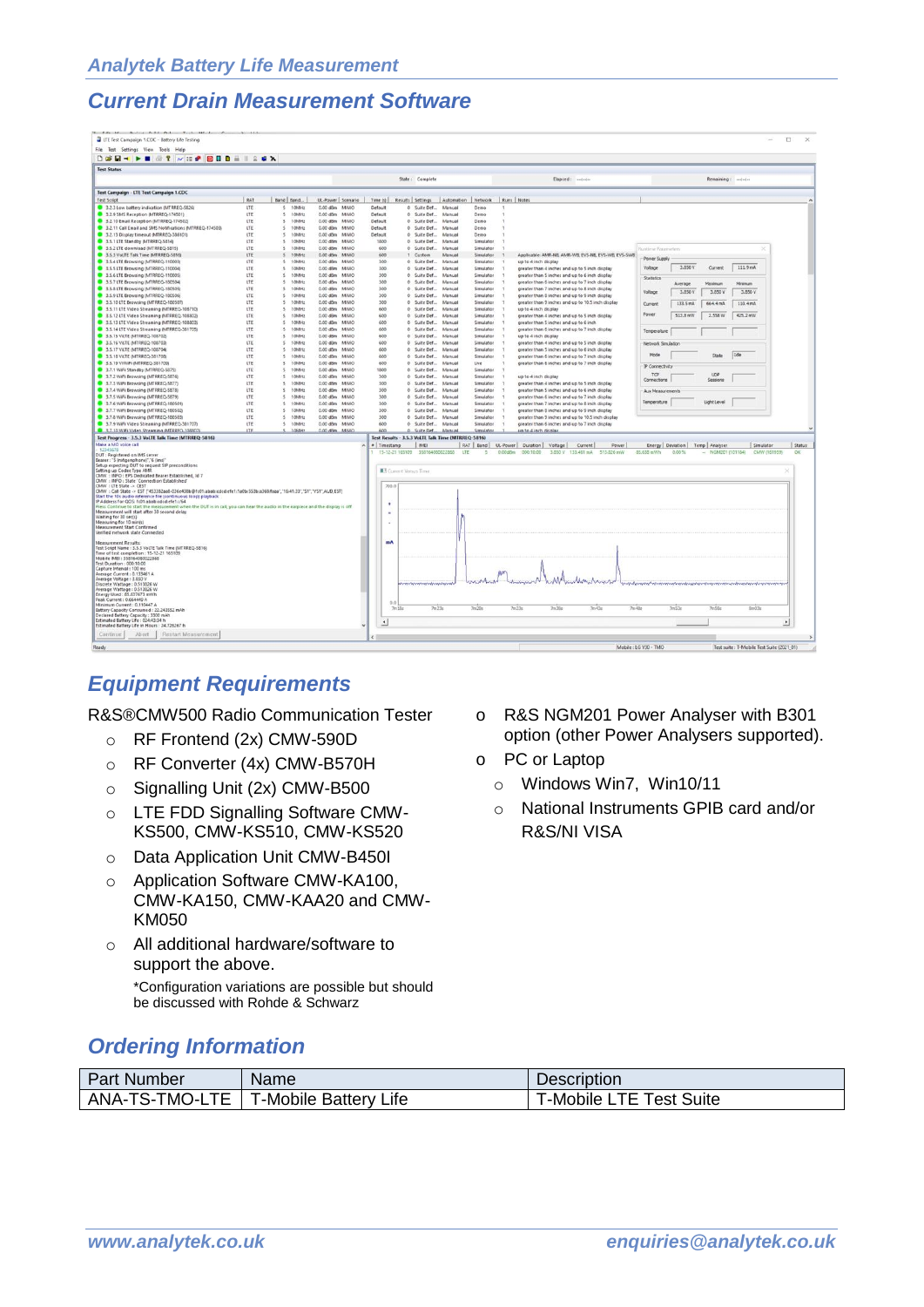# *T-Mobile Master Terminal Requirements List*

| Heading          | <b>Test Name</b>                                                            | <b>GID Number</b>                      |
|------------------|-----------------------------------------------------------------------------|----------------------------------------|
| 3.1              | <b>Battery Certification</b>                                                | <b>GID-FLD-5820</b>                    |
| 3.2.3            | Note 1<br>Low battery Indication                                            | GID-MTRREQ-5826                        |
| 3.2.9            | Note 1<br><b>SMS Reception</b>                                              | GID-MTRREQ-174501                      |
| 3.2.10           | <b>Email Reception</b> Note 1                                               | GID-MTRREQ-174502                      |
| 3.2.11           | Note 1<br>Call, Email, and SMS Notifications                                | GID-MTRREQ-174503                      |
| 3.2.13           | Display timeout Note 1                                                      | GID-MTRREQ-386101                      |
| 3.5              | LTE Current Drain, Browsing, and Practical Use Cases                        | <b>GID-FLD-5813</b>                    |
| 3.5.1            | LTE Standby Current Drain                                                   | GID-MTRREQ-5814                        |
| 3.5.2            | <b>LTE Download Current Drain</b>                                           | GID-MTRREQ-5815                        |
| 3.5.3            | VoLTE TalkTime Current Drain for NB, WB and SWB                             | GID-MTRREQ-5816                        |
| 3.5.4            |                                                                             | GID-MTRREQ-110003                      |
| 3.5.5            |                                                                             | GID-MTRREQ-110004                      |
| 3.5.6            |                                                                             | GID-MTRREQ-110005                      |
| 3.5.7            | LTE Browsing for terminals (according to screen size)                       | GID-MTRREQ-180504                      |
| 3.5.8            |                                                                             | GID-MTRREQ-180505                      |
| 3.5.9            |                                                                             | GID-MTRREQ-180506                      |
| 3.5.10           |                                                                             | GID-MTRREQ-180507                      |
| 3.5.11           |                                                                             | GID-MTRREQ-108710                      |
| 3.5.12           |                                                                             | GID-MTRREQ-108802                      |
| 3.5.13           | LTE Video Streaming for terminals (according to display size)               | GID-MTRREQ-108803                      |
| 3.5.14           |                                                                             | GID-MTRREQ-381705                      |
| 3.5.15           |                                                                             | GID-MTRREQ-108702                      |
| 3.5.16           |                                                                             | GID-MTRREQ-108703                      |
| 3.5.17           | ViLTE for terminals (according to display size)                             | GID-MTRREQ-108704                      |
| 3.5.18           |                                                                             | GID-MTRREQ-108708                      |
| 3.5.19           |                                                                             | GID-MTRREQ-108709                      |
| 3.7              | <b>Wi-Fi Current Drain</b>                                                  | <b>GID-FLD-5874</b>                    |
| 3.7.1            | Wi-Fi Standby                                                               | GID-MTRREQ-5875                        |
| 3.7.2            |                                                                             | GID-MTRREQ-5876                        |
| 3.7.3            |                                                                             | GID-MTRREQ-5877                        |
| 3.7.4            |                                                                             | GID-MTRREQ-5878                        |
| 3.7.5            | Wi-Fi Browsing (according to display size)                                  | GID-MTRREQ-5879                        |
| 3.7.6            |                                                                             | GID-MTRREQ-180501                      |
| 3.7.7            |                                                                             | GID-MTRREQ-180502                      |
| 3.7.8            |                                                                             | GID-MTRREQ-180503                      |
| 3.7.9            |                                                                             | GID-MTRREQ-381707                      |
| 3.7.10           | Wi-Fi Video Streaming for terminals (according to display size)             | GID-MTRREQ-108807                      |
| 3.7.11           |                                                                             | GID-MTRREQ-108808                      |
| 3.7.12           |                                                                             | GID-MTRREQ-108809                      |
| 3.7.13           | ViWiFi for terminals (according to display size) Note 2                     | GID-MTRREQ-108705                      |
| 3.7.14<br>3.7.15 |                                                                             | GID-MTRREQ-108706<br>GID-MTRREQ-108707 |
|                  |                                                                             |                                        |
| 3.8              | <b>Wi-Fi Calling Current Drain</b><br>Wi-Fi Calling 1.0(IMS) Standby Note 2 | <b>GID-FLD-5880</b>                    |
| 3.8.1            | Wi-Fi Calling 2.0(ePDG) Standby Note 2                                      | GID-MTRREQ-5882                        |
| 3.8.2<br>3.8.3   | Wi-Fi Calling talk time Note 2                                              | GID-MTRREQ-5883<br>GID-MTRREQ-5885     |
|                  | Wi-Fi Calling talk time for 802.11ac devices Note 2                         |                                        |
| 3.8.4            | Wi-Fi Calling standby Note 2                                                | GID-MTRREQ-110001                      |
| 3.8.5            | Wi-Fi Calling talk time Note 2                                              | GID-MTRREQ-5888                        |
| 3.8.6            |                                                                             | GID-MTRREQ-5890                        |
| 3.9.3            | Mobile Hotspot Standby Current Drain                                        | GID-MTRREQ-5892                        |
| 3.9.4            | Mobile Hotspot Standby Current Drain                                        | GID-MTRREQ-5893                        |
| 3.10             | Media (Music, Video, Audio) Current Drain                                   | <b>GID-FLD-5832</b>                    |
| 3.10.1           | Music playback through speakerphone                                         | GID-MTRREQ-5834                        |
| 3.10.3           |                                                                             | GID-MTRREQ-5837                        |
| 3.10.4           |                                                                             | GID-MTRREQ-5838                        |
| 3.10.5           | Local Video playback (according to display size)                            | GID-MTRREQ-5839<br>GID-MTRREQ-5840     |
| 3.10.6<br>3.10.7 |                                                                             | GID-MTRREQ-174806                      |
| 3.10.8           |                                                                             | GID-MTRREQ-174809                      |
| 3.10.9           |                                                                             | GID-MTRREQ-174810                      |
| 3.10.10          | Audio Streaming through speakerphone                                        | GID-MTRREQ-5842                        |
|                  |                                                                             |                                        |